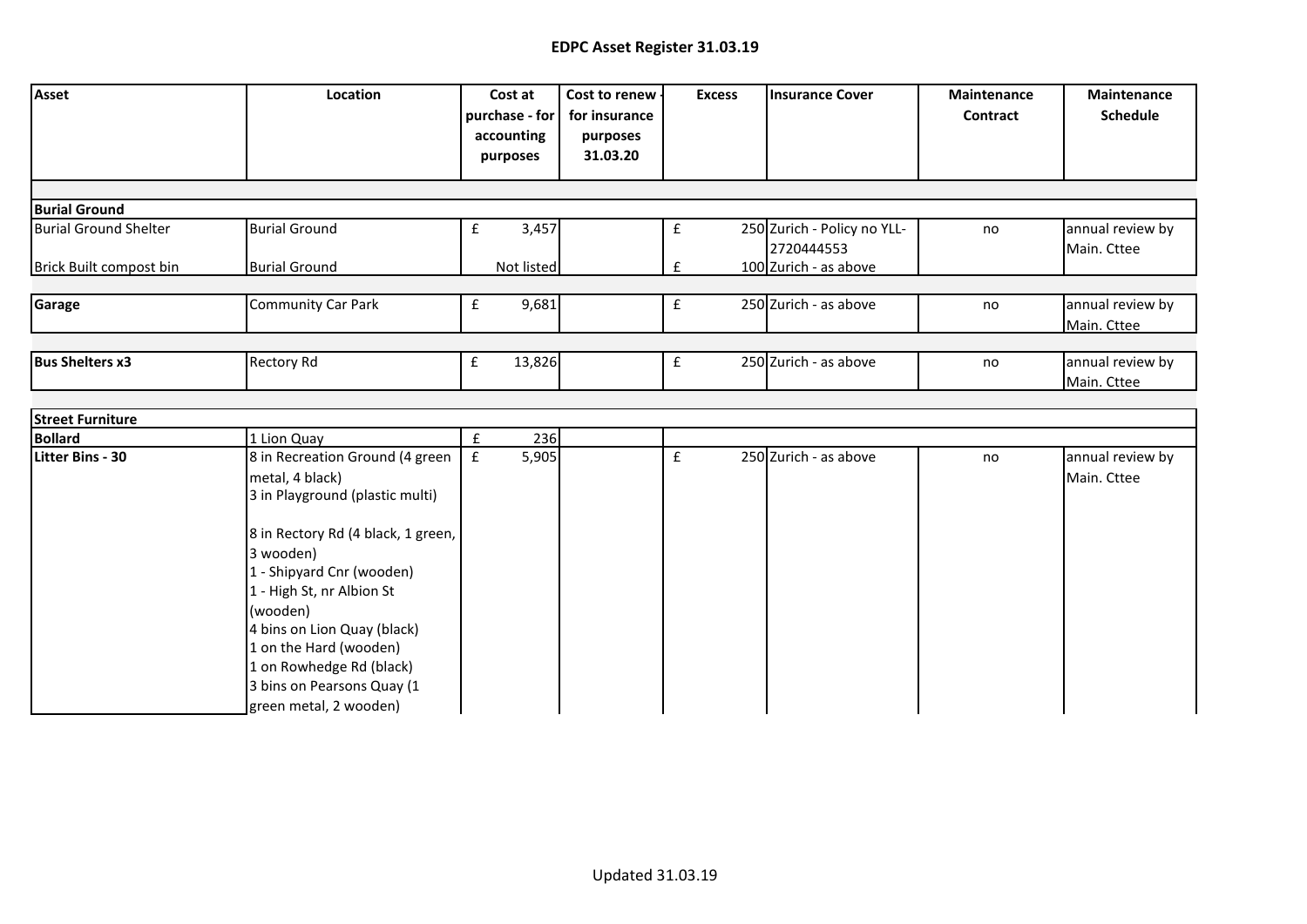| Poo Bins - 13              | 2 in woods                    |                    |       | $\pmb{\mathsf{f}}$ | 250 |                       |    |  |
|----------------------------|-------------------------------|--------------------|-------|--------------------|-----|-----------------------|----|--|
|                            | 4 in Recreation Ground        |                    |       |                    |     |                       |    |  |
|                            | 1 in approach road            |                    |       |                    |     |                       |    |  |
|                            | 1 in Rectory Rd               |                    |       |                    |     |                       |    |  |
|                            | 1 at end of Thanet Walk       |                    |       |                    |     |                       |    |  |
|                            | 1 on Lion Quay                |                    |       |                    |     |                       |    |  |
|                            | 1 at end of High St.          |                    |       |                    |     |                       |    |  |
|                            | 1 on Pearsons Quay            |                    |       |                    |     |                       |    |  |
| <b>Bench Seats - 27</b>    | 8 in Recreation Ground        |                    |       | £                  | 250 |                       |    |  |
|                            | 3 in Playground               |                    |       |                    |     |                       |    |  |
|                            | 2 in Rectory Rd               |                    |       |                    |     |                       |    |  |
|                            | 1 on the Hard                 |                    |       |                    |     |                       |    |  |
|                            | 5 on Lion Quay                |                    |       |                    |     |                       |    |  |
|                            | 1 Thanet Walk (memorial)      |                    |       |                    |     |                       |    |  |
|                            | 1 Shipyard Corner             |                    |       |                    |     |                       |    |  |
|                            | 6 on Pearsons Quay (inc 2     |                    |       |                    |     |                       |    |  |
|                            | memorial)                     |                    |       |                    |     |                       |    |  |
| Table Seat - 1             | 1 in Playground               |                    |       | ${\bf f}$          | 250 |                       |    |  |
| Picnic Bench - 4           | 2 on Recreation ground        |                    |       | $\mathbf f$        | 100 |                       |    |  |
|                            | 1 in Playground               |                    |       |                    |     |                       |    |  |
|                            | 1 with chess top on Lion Quay |                    |       |                    |     |                       |    |  |
| Life Savers -8             | 1 - Lion Quay                 |                    |       | $\pmb{\mathsf{f}}$ | 100 |                       |    |  |
|                            | 1 - Pontoon                   |                    |       |                    |     |                       |    |  |
|                            | 1 - 10 High St                |                    |       |                    |     |                       |    |  |
|                            | 1 - 14 High St                |                    |       |                    |     |                       |    |  |
|                            | 1 - 20 High St                |                    |       |                    |     |                       |    |  |
|                            | 1 - 24 High St                |                    |       |                    |     |                       |    |  |
|                            | 1 - Thanet Walk               |                    |       |                    |     |                       |    |  |
|                            | 1 - Pearsons Quay             |                    |       |                    |     |                       |    |  |
| <b>Sun Dial</b>            | 1 - Pearsons Quay             |                    |       | $\pmb{\mathsf{f}}$ | 100 |                       |    |  |
| Salt Bins - 3              | 1 - Church Street             |                    |       | $\mathbf f$        | 100 |                       |    |  |
|                            | 1 - Rec ground car park       |                    |       |                    |     |                       |    |  |
|                            | 1 - Rectory Rd                |                    |       |                    |     |                       |    |  |
| <b>Bike Racks</b>          | 2 - Lion Quay                 |                    |       | $\pmb{\text{f}}$   | 100 |                       |    |  |
| <b>Bus shelter benches</b> | 2 - Rectory Rd shelters       | $\pmb{\mathsf{f}}$ | 840   |                    |     | tbc Zurich - as above | no |  |
| Oak wave bench             | Lion Quay                     | $\pmb{\mathsf{f}}$ | 3,235 |                    |     | Zurich - as above     | no |  |
| Circle bench               | Heath Rd Garden               | $\pmb{\mathsf{f}}$ | 833   |                    |     |                       | no |  |
| <b>Blue plaques</b>        | 2 - Lion Quay & 21a Regent St | ${\bf f}$          | 578   |                    |     |                       |    |  |
| Interpretation Panels      | Lion Quay                     | $\pmb{\mathsf{f}}$ | 2,500 |                    |     |                       | no |  |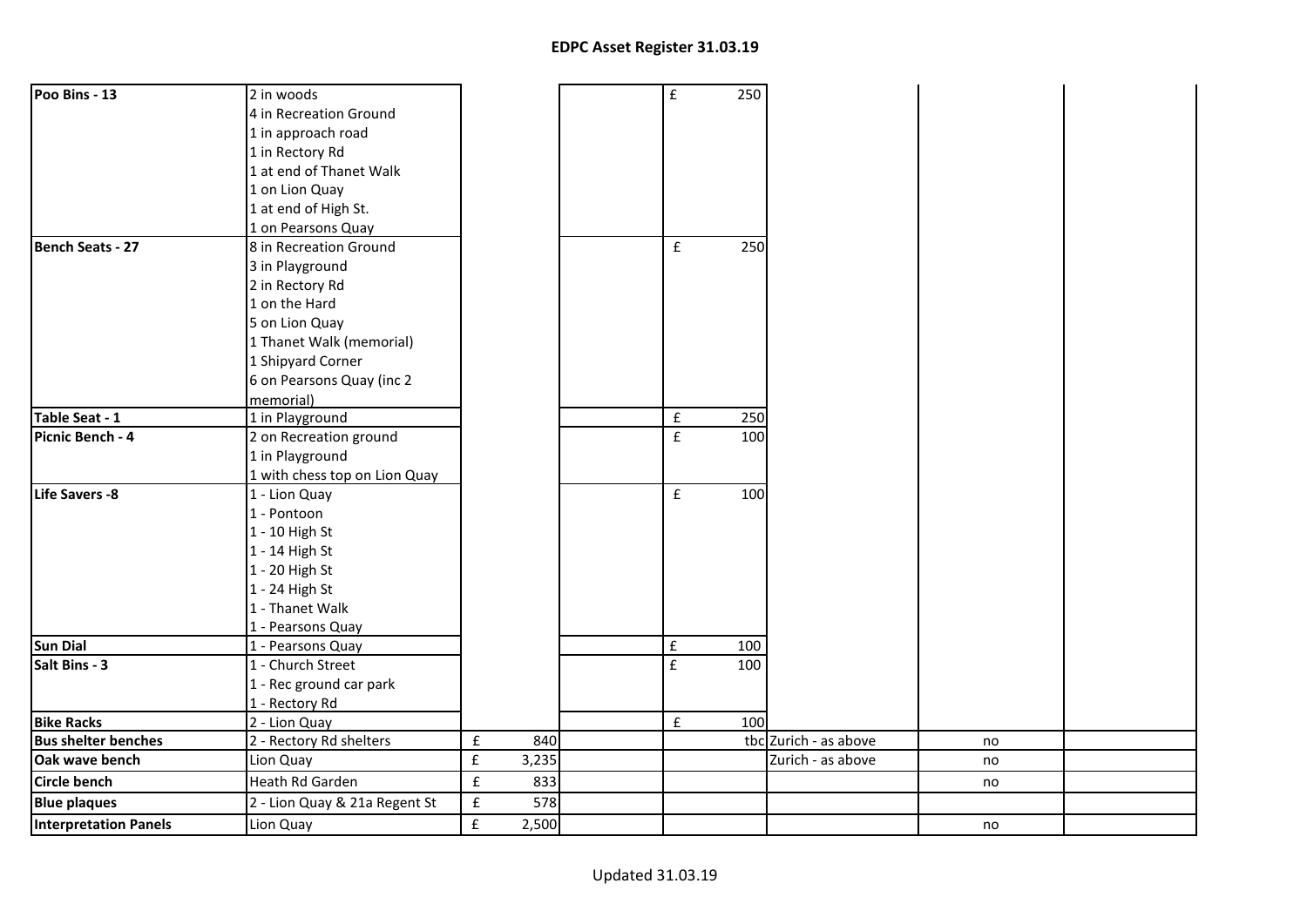| Youth Shelter             | <b>Recreation Ground</b> | £                  | 14,756       |        | $\pmb{\mathsf{f}}$ | 250 Zurich - as above | no  | annual review by    |
|---------------------------|--------------------------|--------------------|--------------|--------|--------------------|-----------------------|-----|---------------------|
|                           |                          |                    |              |        |                    |                       |     | Maint. Cttee        |
|                           |                          |                    |              |        |                    |                       |     |                     |
| Pontoons - 2              | 1 - Lion Quay            | $\pmb{\mathsf{f}}$ | $28,101$ $E$ | 29,506 | $\mathbf{f}$       | 1,000 Hayes Parsons - | no  | annual review by    |
|                           | 1 - The Hard             | $\mathbf f$        | 1            |        |                    | Groves, John &        |     | Maint. Cttee & 10yr |
|                           |                          |                    |              |        |                    | <b>Westrup Policy</b> |     | professional        |
|                           |                          |                    |              |        |                    | MTP0006073            |     | inspection (2015)   |
|                           |                          |                    |              |        |                    |                       |     |                     |
| <b>Gates &amp; Fences</b> | <b>Recreation Ground</b> | £                  | 13,318       |        | £                  | 250 Zurich - as above | no  | annual review by    |
|                           |                          |                    |              |        |                    |                       |     | Maint. Cttee        |
|                           | Playground               |                    |              |        |                    |                       |     |                     |
|                           | Church Graveyard         |                    |              |        |                    |                       |     |                     |
|                           | <b>Burial Ground</b>     |                    |              |        |                    |                       |     |                     |
|                           |                          |                    |              |        |                    |                       |     |                     |
| <b>Brick Wall</b>         | <b>Recreation Ground</b> |                    | Not listed   |        | £                  | 250 Zurich - as above | no  | Annual - Mt Cttee   |
|                           |                          |                    |              |        |                    |                       |     |                     |
| <b>Play Equipment</b>     | Playground               | ${\bf f}$          | 78,749       |        | ${\bf f}$          | 250 Zurich - as above | CBC | weekly, monthly &   |
|                           |                          |                    |              |        |                    |                       |     | annual inspections  |
|                           |                          |                    |              |        |                    |                       |     |                     |
| <b>War Memorial</b>       | Lion Quay                | $\pmb{\mathsf{f}}$ | $\mathbf{1}$ |        |                    |                       | no  | Annual - Mt Cttee   |
|                           |                          |                    |              |        |                    |                       |     |                     |
| <b>Kicking Wall</b>       | <b>Recreation Ground</b> | $\mathbf f$        | 18,365       |        | £                  | 250 Zurich - as above | no  | weekly & monthly    |
|                           |                          |                    |              |        |                    |                       |     | inspections         |
|                           |                          |                    |              |        |                    |                       |     |                     |
| <b>MUGA</b>               |                          |                    |              |        |                    |                       | no  | Annual - Mt Cttee   |
| <b>Total</b>              | <b>Recreation Ground</b> | $\mathbf f$        | 42,140       |        |                    |                       |     |                     |
| Fence                     | <b>Recreation Ground</b> |                    |              |        | £                  | 250 Zurich - as above |     |                     |
| <b>Tennis net</b>         | <b>Recreation Ground</b> |                    |              |        | £                  | 100 Zurich - as above |     |                     |
|                           |                          |                    |              |        |                    |                       |     |                     |
| <b>Outdoor Gym</b>        |                          |                    |              |        |                    |                       |     |                     |
| Mini Ski                  | <b>Recreation Ground</b> | $\pmb{\mathsf{f}}$ | 9,945        |        | $\mathbf f$        | 250 Zurich - as above | no  | weekly & monthly    |
| <b>Sit Up</b>             | <b>Recreation Ground</b> |                    |              |        |                    |                       |     | inspections         |
| <b>Handle Boat</b>        | <b>Recreation Ground</b> |                    |              |        |                    |                       |     |                     |
| Ski Stepper               | <b>Recreation Ground</b> |                    |              |        |                    |                       |     |                     |
| Pull Down                 | <b>Recreation Ground</b> |                    |              |        |                    |                       |     |                     |
| <b>Power Push</b>         | <b>Recreation Ground</b> |                    |              |        |                    |                       |     |                     |
| <b>Parallel Bars</b>      | <b>Recreation Ground</b> |                    |              |        |                    |                       |     |                     |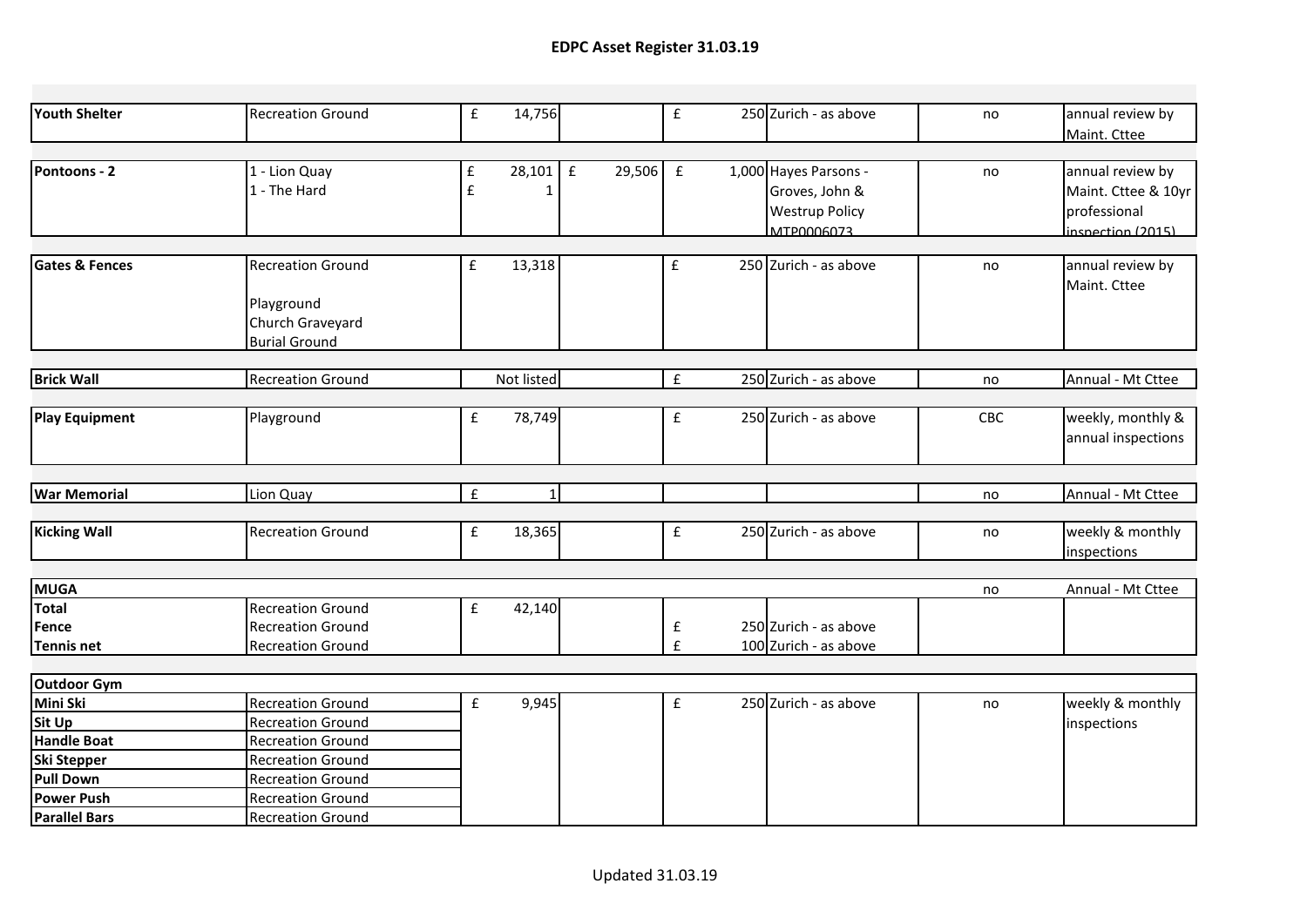| Chairman's Badge of Office                                                                                                                                                        | Securly stored at chairmans<br><b>home</b>                                                                                                  | £                          | 1,490  | £    | 100 Zurich - as above | no                                                 | inspected as used                                                                                                      |
|-----------------------------------------------------------------------------------------------------------------------------------------------------------------------------------|---------------------------------------------------------------------------------------------------------------------------------------------|----------------------------|--------|------|-----------------------|----------------------------------------------------|------------------------------------------------------------------------------------------------------------------------|
|                                                                                                                                                                                   |                                                                                                                                             |                            |        |      |                       |                                                    |                                                                                                                        |
| lLawn Mower                                                                                                                                                                       | Secure container on Recreation<br>Ground                                                                                                    | £                          | 10,417 | £    | 250 Zurich - as above | Football Club/Ernest   inspected as used +<br>Doe  | regular<br>maintenance                                                                                                 |
|                                                                                                                                                                                   |                                                                                                                                             |                            |        |      |                       |                                                    |                                                                                                                        |
| <b>Xmas lights</b>                                                                                                                                                                | Lion Quay                                                                                                                                   | $\pmb{\mathsf{f}}$         | 381    | 1000 | Zurich - as above     | no                                                 | Annual - electrician                                                                                                   |
|                                                                                                                                                                                   |                                                                                                                                             |                            |        |      |                       |                                                    |                                                                                                                        |
| Notice Boards - 5                                                                                                                                                                 | 1 - Village Hall approach<br>1 - Lion Quay<br>1 - PC Office<br>2 - Burial Ground                                                            | £                          | 734    | £    | 250 Zurich - as above | no                                                 | Annual - Mt Cttee                                                                                                      |
|                                                                                                                                                                                   |                                                                                                                                             |                            |        |      |                       |                                                    |                                                                                                                        |
| Land                                                                                                                                                                              |                                                                                                                                             |                            |        |      |                       |                                                    |                                                                                                                        |
| Lion Quay<br>Pearsons Quay<br><b>Recreation Ground</b><br>Playground<br>Community Car Park<br><b>Greensward</b><br>Site of Village Hall<br>Heritage Land adjacent to Lion<br>Quay | High St<br>High St<br><b>Rectory Rd</b><br><b>Rectory Rd</b><br><b>Rectory Rd</b><br><b>Shipyard Corner</b><br><b>Rectory Rd</b><br>High St | £<br>£<br>£<br>f<br>£<br>£ |        |      | Zurich - as above     | yes<br>yes<br>yes<br>yes<br>no<br>no<br>yes<br>yes | Sam Ltd<br>Sam Ltd<br><b>Football Club</b><br><b>CBC</b> inspect<br>Mt Cttee<br>Mt Cttee<br><b>EDCA</b><br><b>RCRC</b> |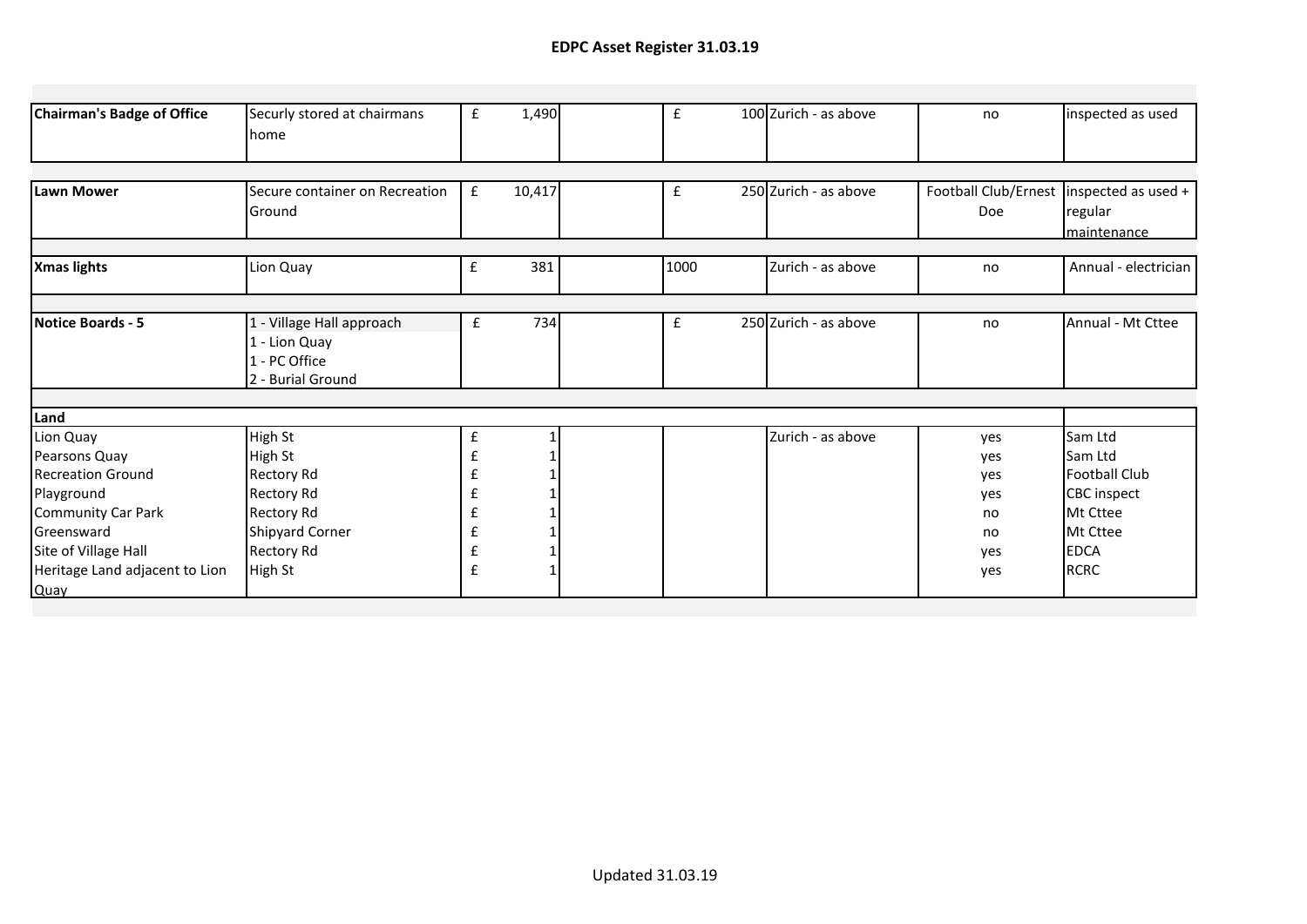## **EDPC Asset Register 31.03.19**

| <b>Office Equipment</b>    |               |            |                    |                       |    |                   |
|----------------------------|---------------|------------|--------------------|-----------------------|----|-------------------|
| 2 desks                    | In the Office | 4,307<br>£ | $\mathbf f$        | 250 Zurich - as above | no | inspected as used |
| 2 office chairs            |               |            |                    |                       |    |                   |
| 2 small tables             |               |            |                    |                       |    |                   |
| 2 visitors chairs          |               |            |                    |                       |    |                   |
| 2 x 4 draw filing cabinets |               |            |                    |                       |    |                   |
| 1 bookshelf unit           |               |            |                    |                       |    |                   |
| 1 air conditioner          |               |            |                    |                       |    |                   |
| 1 electric radiator        |               |            |                    |                       |    |                   |
| 1 fan heater               |               |            |                    |                       |    |                   |
| 1 telephone unit           |               |            |                    |                       |    |                   |
| 1 broadband router         |               |            |                    |                       |    |                   |
| 1 shredder                 |               |            |                    |                       |    |                   |
| 1 laminator                |               |            |                    |                       |    |                   |
| Stationery items           |               |            |                    |                       |    |                   |
| including paper            |               |            |                    |                       |    |                   |
| envelopes                  |               |            |                    |                       |    |                   |
| files, folders             |               |            |                    |                       |    |                   |
| plastic envelopes          |               |            |                    |                       |    |                   |
| toner cartridges           |               |            |                    |                       |    |                   |
| staplers, pens             |               |            |                    |                       |    |                   |
| calculator, pencils        |               |            |                    |                       |    |                   |
| safe                       |               |            |                    |                       |    |                   |
| keys, archive docs.        |               |            |                    |                       |    |                   |
| 2 x laptops                | In the Office |            | $\pmb{\mathsf{f}}$ | 100 Zurich - as above |    |                   |

| <b>Leased Equipment</b> |               |  |  |  |                             |     |            |  |  |
|-------------------------|---------------|--|--|--|-----------------------------|-----|------------|--|--|
| Photocopier             | In the Office |  |  |  | 250<br>as above -<br>Zurich | yes | Siemens    |  |  |
| Water dispenser         |               |  |  |  |                             | ves | Waterlogic |  |  |